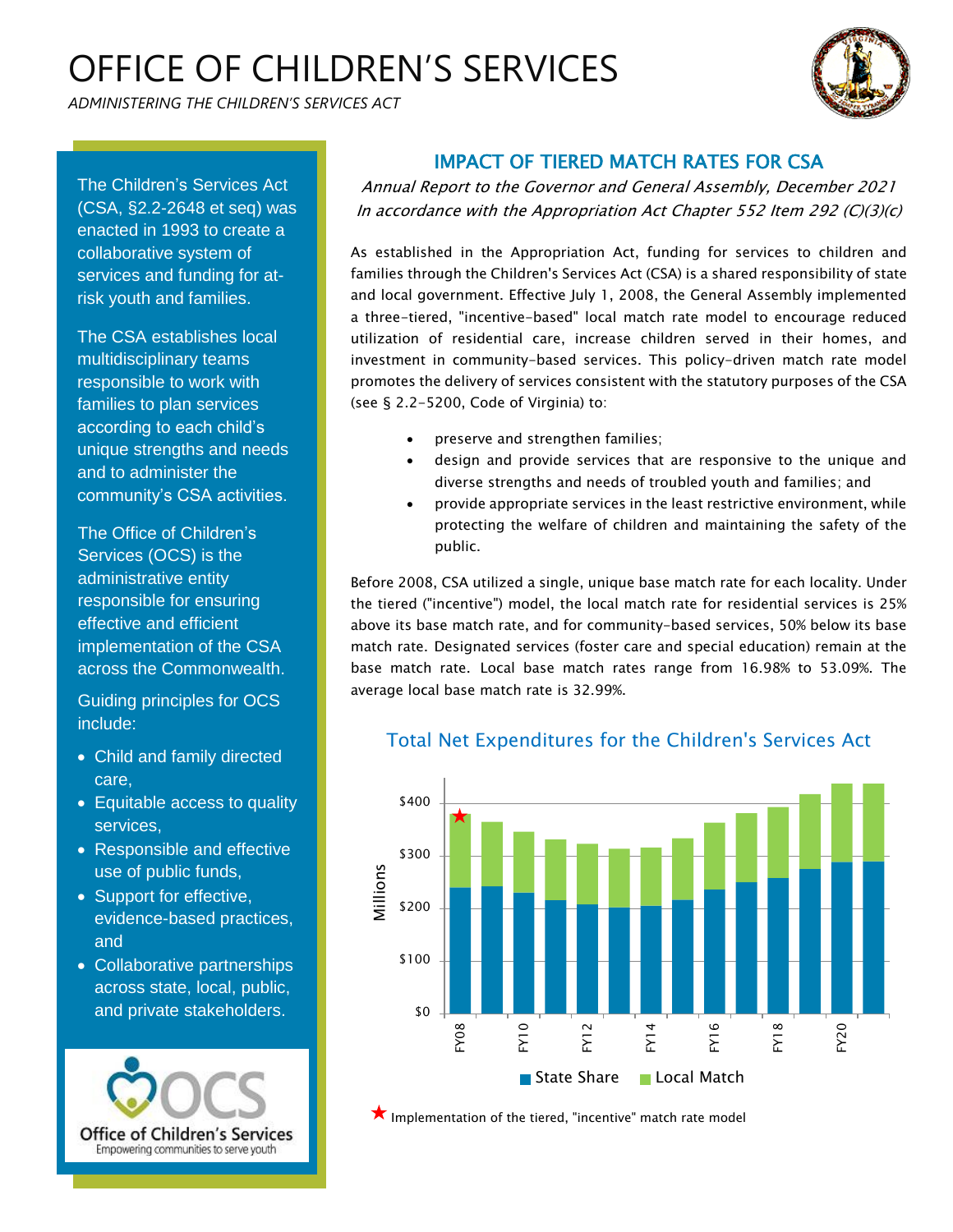|                        | <b>FY12</b> | <b>FY13</b> | <b>FY14</b> | <b>FY15</b> | <b>FY16</b> | <b>FY17</b> | <b>FY18</b> | <b>FY19</b> | <b>FY20</b> | <b>FY21</b> |
|------------------------|-------------|-------------|-------------|-------------|-------------|-------------|-------------|-------------|-------------|-------------|
| <b>Effective Local</b> | 35.5%       | 35.3%       | 34.9%       | 34.9%       | 34.8%       | 34.4%       | 34.3%       | 34.0%       | 34.0%       | 33.8%       |
| Match Rate             |             |             |             |             |             |             |             |             |             |             |
| <b>Effective State</b> | 64.5%       | 64.7%       | 65.1%       | 65.1%       | 65.2%       | 65.6%       | 65.7%       | 66.0%       | 66.0%       | 66.2%       |
| Match Rate             |             |             |             |             |             |             |             |             |             |             |

### Effective (Actual) Match Rates (Statewide Average)

The "effective" match rate reflects the impact of the mix of services at the various tiered match rates on the overall match rate for all funded services.

#### Impact of the Tiered ("Incentive") Match Rate Model

## Percent of Youth Served Only in Community-Based Settings (FY2010 – FY2021)



The chart above reflects the percentage of youth in the total CSA census for the year served only within their family and communities (i.e., have not required a congregate-care placement). The chart below shows expenditures for residential placements.